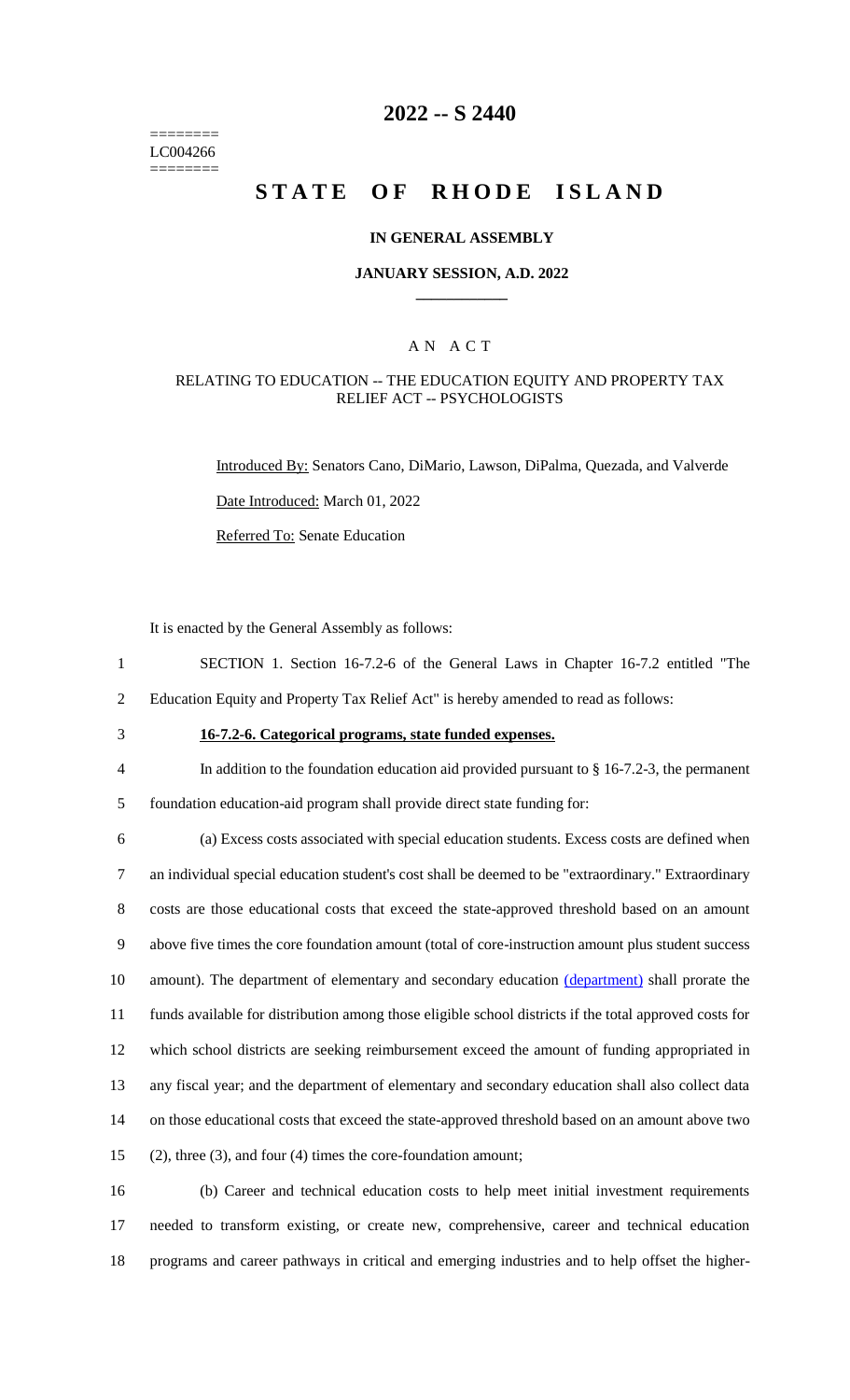than-average costs associated with facilities, equipment maintenance and repair, and supplies necessary for maintaining the quality of highly specialized programs that are a priority for the state. The department shall develop criteria for the purpose of allocating any and all career and technical education funds as may be determined by the general assembly on an annual basis. The department of elementary and secondary education shall prorate the funds available for distribution among those eligible school districts if the total approved costs for which school districts are seeking reimbursement exceed the amount of funding available in any fiscal year;

 (c) Programs to increase access to voluntary, free, high-quality pre-kindergarten programs. The department shall recommend criteria for the purpose of allocating any and all early childhood program funds as may be determined by the general assembly;

 (d) Central Falls, Davies, and the Met Center Stabilization Fund is established to ensure that appropriate funding is available to support their students. Additional support for Central Falls is needed due to concerns regarding the city's capacity to meet the local share of education costs. This fund requires that education aid calculated pursuant to § 16-7.2-3 and funding for costs outside the permanent foundation education-aid formula, including, but not limited to, transportation, facility maintenance, and retiree health benefits shall be shared between the state and the city of Central Falls. The fund shall be annually reviewed to determine the amount of the state and city appropriation. The state's share of this fund may be supported through a reallocation of current state appropriations to the Central Falls school district. At the end of the transition period defined in § 16-7.2-7, the municipality will continue its contribution pursuant to § 16-7-24. Additional support for the Davies and the Met Center is needed due to the costs associated with running a stand-alone high school offering both academic and career and technical coursework. The department shall recommend criteria for the purpose of allocating any and all stabilization funds as may be determined by the general assembly;

 (e) Excess costs associated with transporting students to out-of-district non- public schools. This fund will provide state funding for the costs associated with transporting students to out-of- district non-public schools, pursuant to chapter 21.1 of this title. The state will assume the costs of non-public out- of-district transportation for those districts participating in the statewide system. The department of elementary and secondary education shall prorate the funds available for distribution among those eligible school districts if the total approved costs for which school districts are seeking reimbursement exceed the amount of funding available in any fiscal year;

 (f) Excess costs associated with transporting students within regional school districts. This fund will provide direct state funding for the excess costs associated with transporting students within regional school districts, established pursuant to chapter 3 of this title. This fund requires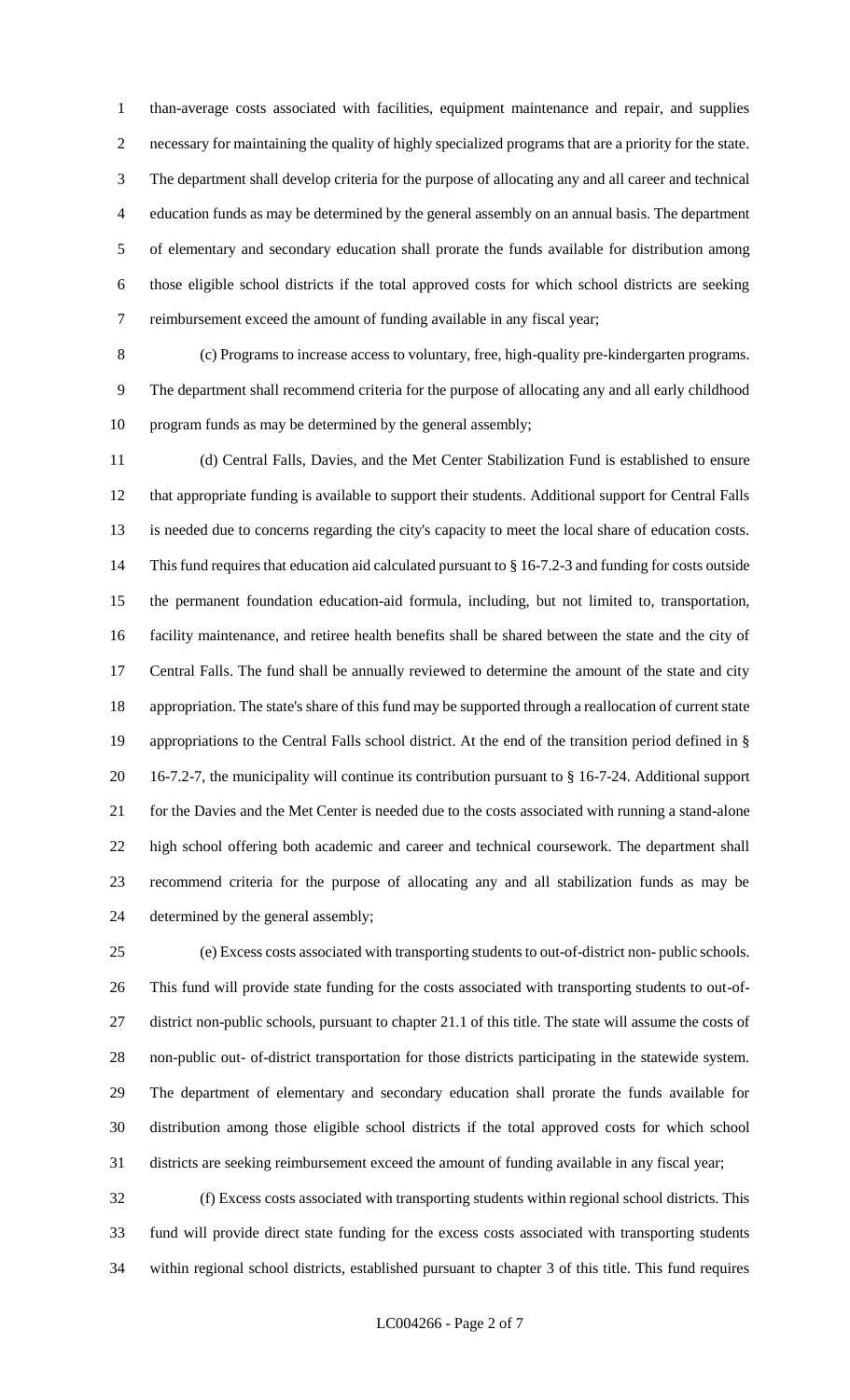that the state and regional school district share equally the student transportation costs net any federal sources of revenue for these expenditures. The department of elementary and secondary education shall prorate the funds available for distribution among those eligible school districts if the total approved costs for which school districts are seeking reimbursement exceed the amount of funding available in any fiscal year;

 (g) Public school districts that are regionalized shall be eligible for a regionalization bonus as set forth below:

 (1) As used herein, the term "regionalized" shall be deemed to refer to a regional school district established under the provisions of chapter 3 of this title, including the Chariho Regional School district;

 (2) For those districts that are regionalized as of July 1, 2010, the regionalization bonus shall commence in FY 2012. For those districts that regionalize after July 1, 2010, the regionalization bonus shall commence in the first fiscal year following the establishment of a regionalized school district as set forth in chapter 3 of this title, including the Chariho Regional School District;

 (3) The regionalization bonus in the first fiscal year shall be two percent (2.0%) of the state's share of the foundation education aid for the regionalized district as calculated pursuant to §§ 16-7.2-3 and 16-7.2-4 in that fiscal year;

 (4) The regionalization bonus in the second fiscal year shall be one percent (1.0%) of the state's share of the foundation education aid for the regionalized district as calculated pursuant to §§ 16-7.2-3 and 16-7.2-4 in that fiscal year;

(5) The regionalization bonus shall cease in the third fiscal year;

 (6) The regionalization bonus for the Chariho regional school district shall be applied to the state share of the permanent foundation education aid for the member towns; and

 (7) The department of elementary and secondary education shall prorate the funds available for distribution among those eligible regionalized school districts if the total, approved costs for which regionalized school districts are seeking a regionalization bonus exceed the amount of funding appropriated in any fiscal year;

 (h) Additional state support for English learners (EL). The amount to support EL students shall be determined by multiplying an EL factor of ten percent (10%) by the core-instruction per- pupil amount defined in § 16-7.2-3(a)(1) and applying that amount of additional state support to EL students identified using widely adopted, independent standards and assessments identified by the commissioner. All categorical funds distributed pursuant to this subsection must be used to provide high-quality, research- based services to EL students and managed in accordance with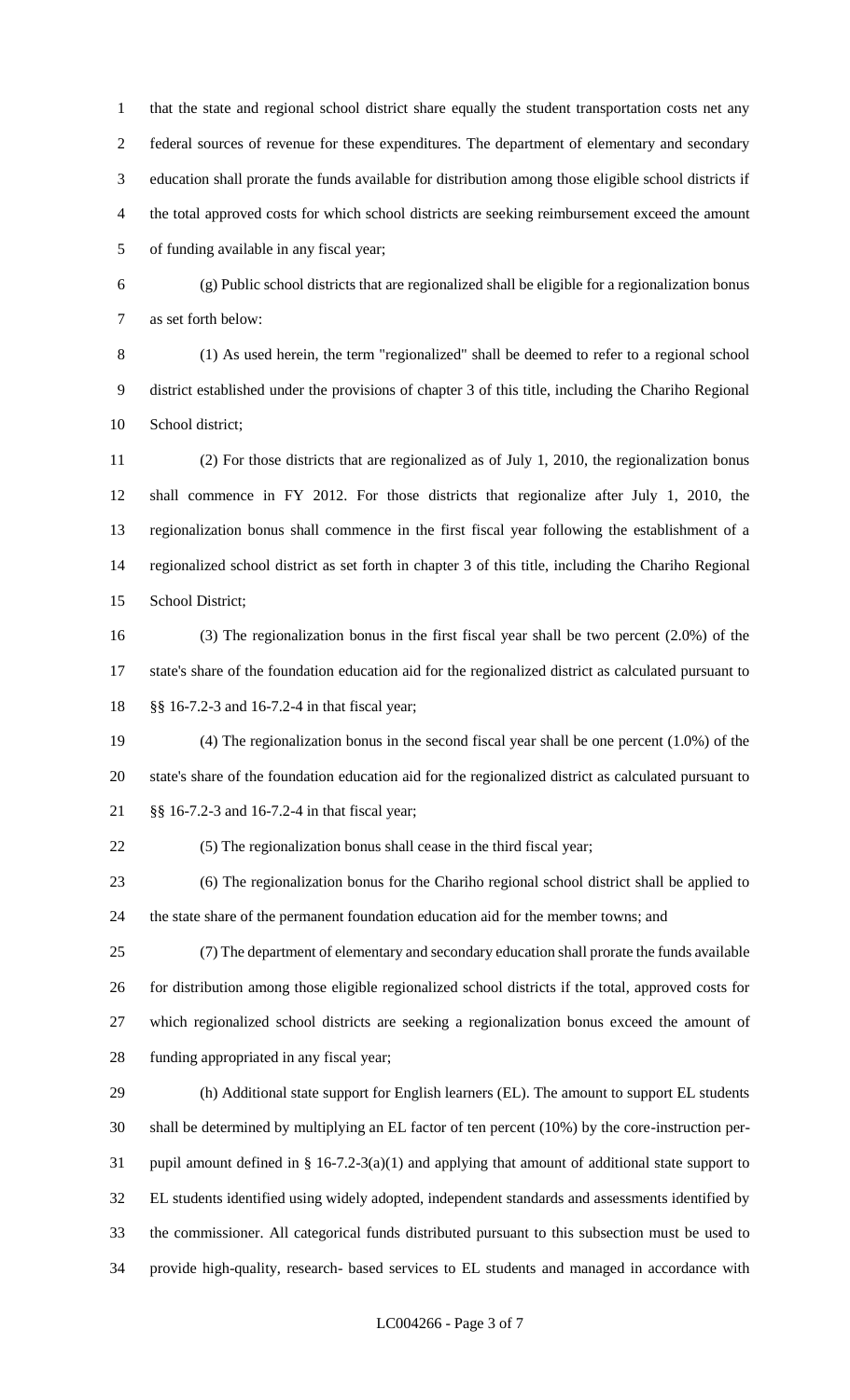requirements set forth by the commissioner of elementary and secondary education. The department of elementary and secondary education shall collect performance reports from districts and approve the use of funds prior to expenditure. The department of elementary and secondary education shall ensure the funds are aligned to activities that are innovative and expansive and not utilized for activities the district is currently funding. The department of elementary and secondary education shall prorate the funds available for distribution among eligible recipients if the total calculated costs exceed the amount of funding available in any fiscal year;

 (i) State support for school resource officers. For purposes of this subsection, a school resource officer (SRO) shall be defined as a career law enforcement officer with sworn authority who is deployed by an employing police department or agency in a community-oriented policing assignment to work in collaboration with one or more schools. School resource officers should have completed at least forty (40) hours of specialized training in school policing, administered by an accredited agency, before being assigned. Beginning in FY 2019, for a period of three (3) years, school districts or municipalities that choose to employ school resource officers shall receive direct state support for costs associated with employing such officers at public middle and high schools. Districts or municipalities shall be reimbursed an amount equal to one-half (½) of the cost of salaries and benefits for the qualifying positions. Funding will be provided for school resource officer positions established on or after July 1, 2018, provided that:

(1) Each school resource officer shall be assigned to one school:

 (i) Schools with enrollments below one thousand twelve hundred (1,200) students shall require one school resource officer;

22 (ii) Schools with enrollments of one thousand twelve hundred (1,200) or more students shall require two school resource officers;

 (2) School resource officers hired in excess of the requirement noted above shall not be eligible for reimbursement; and

- (3) Schools that eliminate existing school resource officer positions and create new positions under this provision shall not be eligible for reimbursement; and
- (j) Categorical programs defined in subsections (a) through (g) shall be funded pursuant to the transition plan in § 16-7.2-7.
- (k) State support for school-based mental and behavioral health services.
- (1) For a period of three (3) years, local education agencies (LEAs) shall receive direct
- state support for costs associated with hiring mental and behavioral health professionals certified
- by the department of elementary and secondary education, including, but not limited to, certified
- 34 school psychologists, certified social workers, or certified counselors. After accounting for any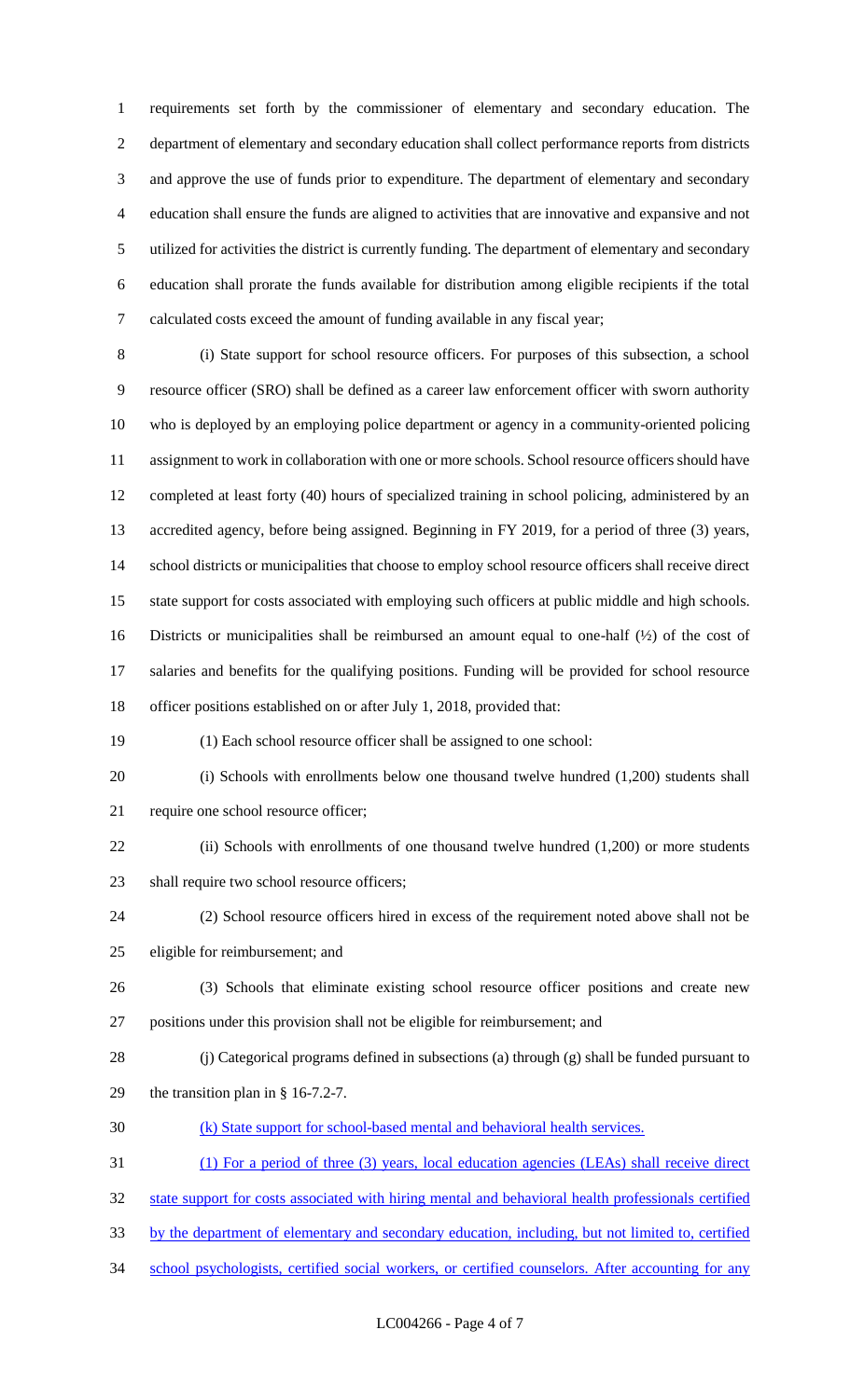1 federal funds or federal, state or local grants received toward the costs associated with such a 2 position, LEAs shall be reimbursed an amount equal to one-half (1/2) of the cost of salaries and benefits that remain the LEA's responsibility. (2) Funding shall be provided for mental or behavioral health professional positions established on or after July 1, 2022, provided that: (i) Schools choosing to hire certified social workers under this provision shall maintain a 7 ratio of no greater than two hundred fifty (250) students to one social worker; (ii) Schools choosing to hire certified school psychologists under this provision shall 9 maintain a ratio of no greater than seven hundred (700) students to one school psychologist; and (iii) Schools choosing to hire certified school counselors under this provision shall maintain 11 a ratio of no greater than two hundred fifty (250) students to one counselor; (3) LEAs shall not be eligible to receive reimbursement for hiring certified mental or 13 behavioral health professionals that would result in ratios lower than those identified in subsection (k)(2) of this section, unless the LEA provides a workload analysis to the department indicating that additional mental or behavioral health professionals are required to deliver all specified 16 services to students in a particular school or schools. (4) Schools or LEAs that eliminate existing mental or behavioral health positions and create new positions under this provision shall not be eligible for reimbursement. (5) Schools within the same LEA may share certified mental or behavioral health professionals, provided that: (i) The student-to-specialist ratio between the sharing schools does not exceed those in 22 subsection  $(k)(2)$  of this section; and (ii) Any shared specialists are shared between the same schools in the LEA to facilitate establishing a centralized mental health team for the same student population and make coordination of care more efficient. (6) By October 1, 2022, and every October 1 thereafter, the department shall report to the general assembly; 28 (i) The number and type of mental or behavioral health full-time employees (FTEs) currently employed by each LEA; (ii) The number and type of mental or behavioral health FTEs serving each school; and (iii) For each partial FTE, describe the circumstances surrounding the use of a partial FTE. If a partial FTE at a school or schools is the result of more than one school sharing a mental or behavioral health professional, the department shall identify all schools sharing the FTE.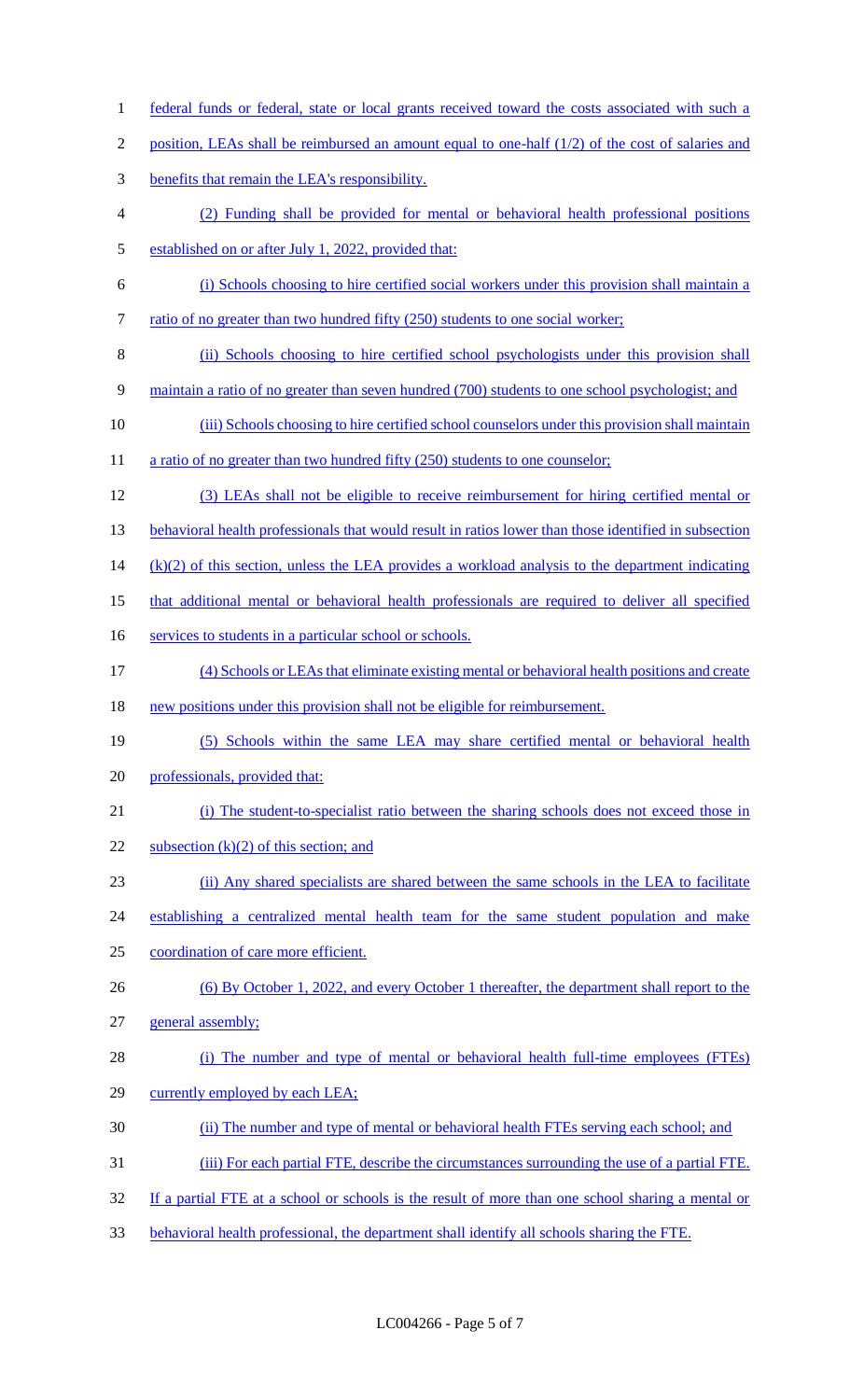1 SECTION 2. This act shall take effect upon passage.

#### $=$ LC004266  $=$